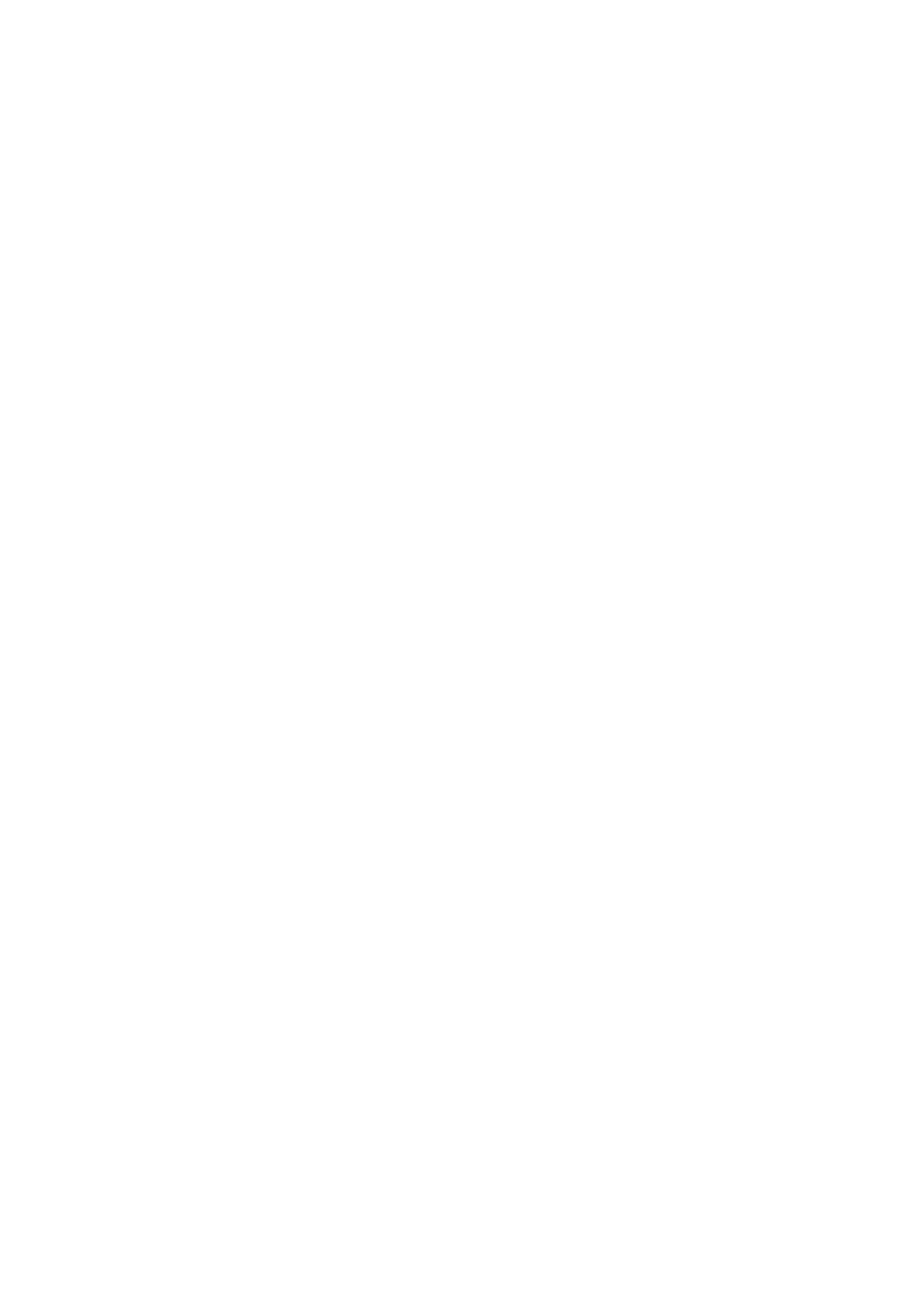# European University Institute **Robert Schuman Centre for Advanced Studies**

Global Governance Programme

# **Representing Developing Countries before the WTO: The Role of the Advisory Centre on WTO Law (ACWL)**

Niall Meagher

RSCAS Policy Paper 2015/02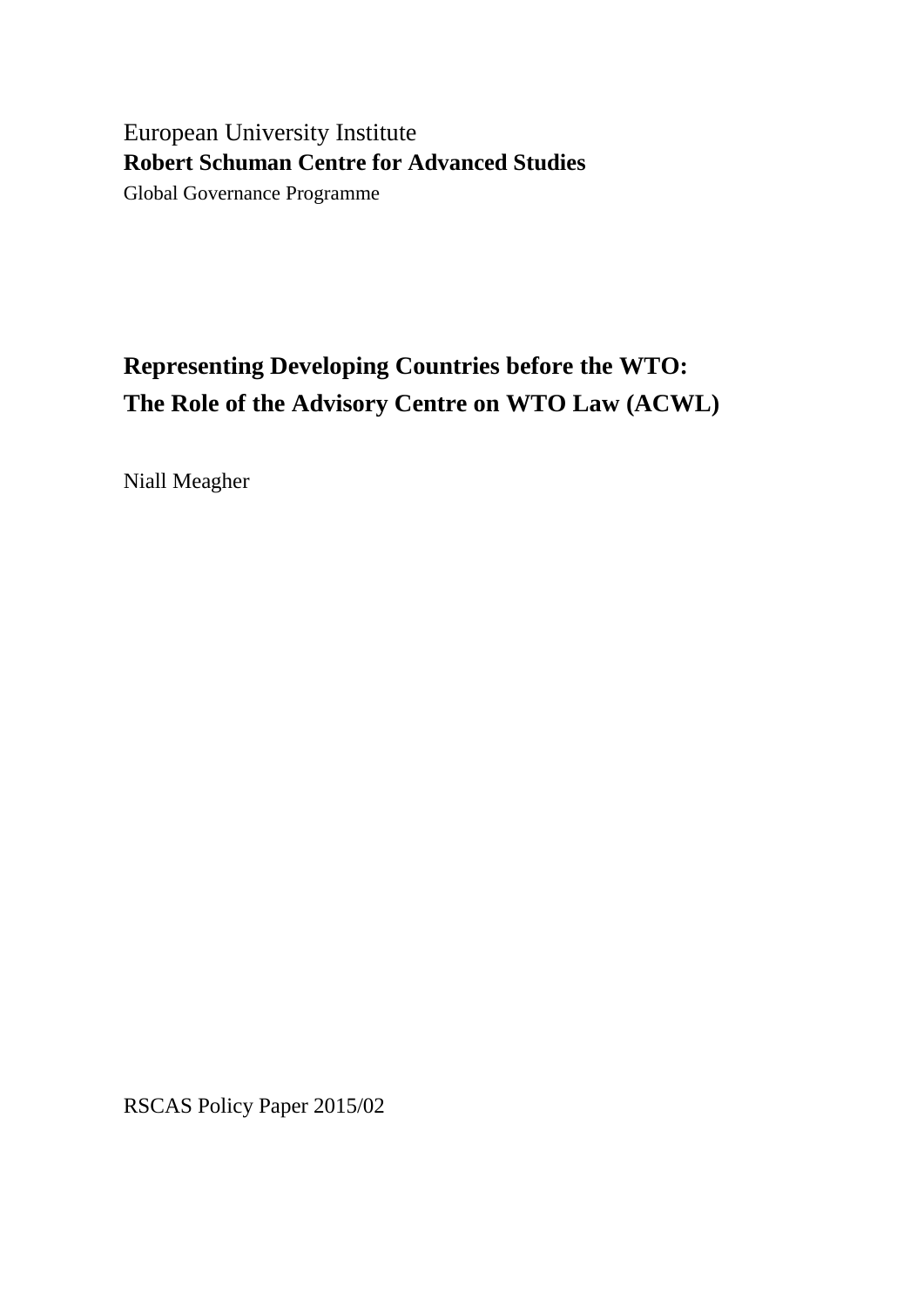This text may be downloaded only for personal research purposes. Additional reproduction for other purposes, whether in hard copies or electronically, requires the consent of the author(s), editor(s). If cited or quoted, reference should be made to the full name of the author(s), editor(s), the title, the working paper, or other series, the year and the publisher.

ISSN 1830-1541

© Niall Meagher, 2015

Printed in Italy, May 2015 European University Institute Badia Fiesolana I – 50014 San Domenico di Fiesole (FI) Italy [www.eui.eu/RSCAS/Publications/](http://www.eui.eu/RSCAS/Publications/) [www.eui.eu](http://www.eui.eu/) [cadmus.eui.eu](http://cadmus.eui.eu/dspace/index.jsp)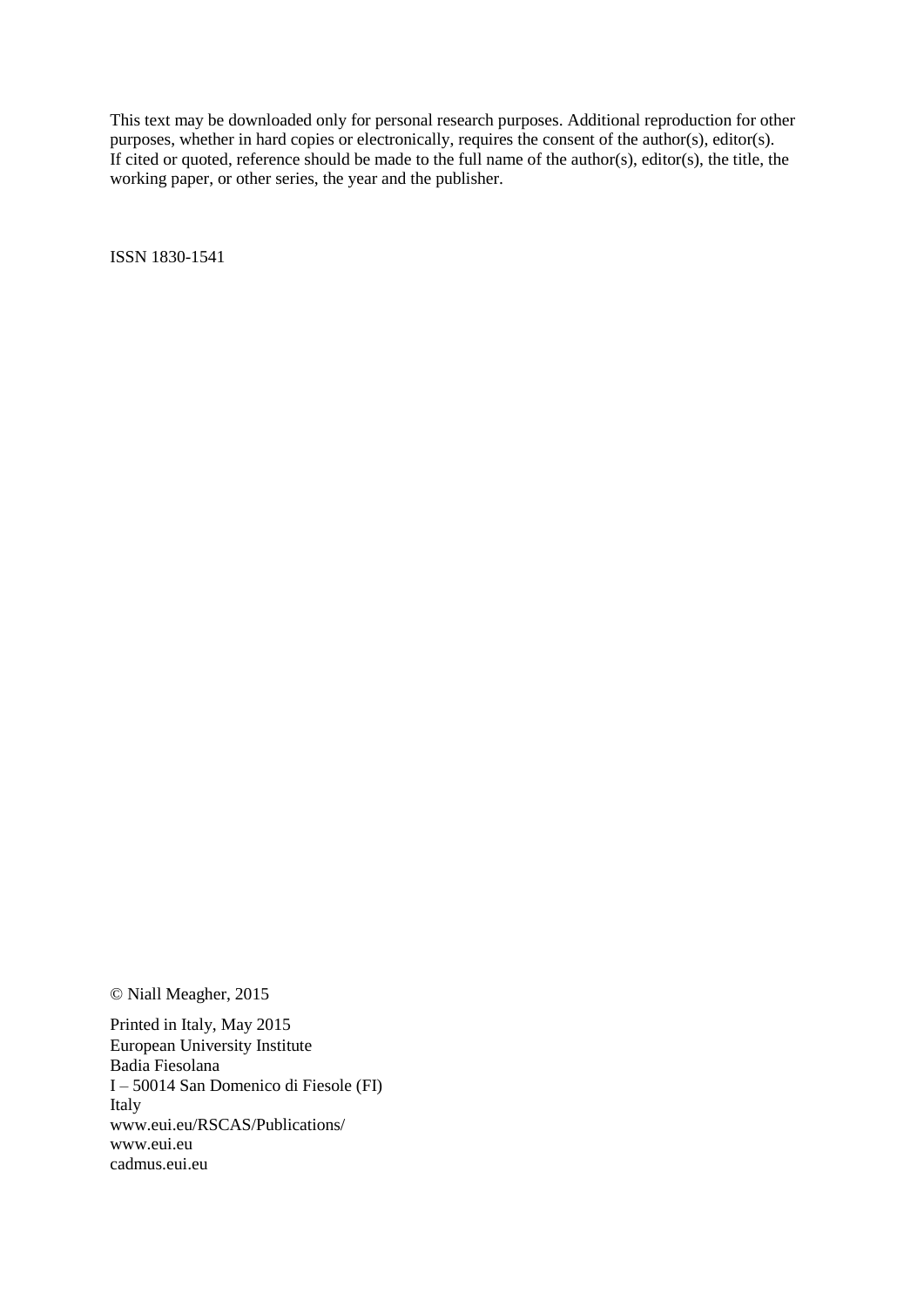## **Robert Schuman Centre for Advanced Studies**

The Robert Schuman Centre for Advanced Studies (RSCAS), created in 1992 and directed by Professor Brigid Laffan, aims to develop inter-disciplinary and comparative research on the major issues facing the process of European integration, European societies and Europe's place in  $21<sup>st</sup>$ century global politics.

The Centre is home to a large post-doctoral programme and hosts major research programmes, projects and data sets, in addition to a range of working groups and *ad hoc* initiatives. The research agenda is organised around a set of core themes and is continuously evolving, reflecting the changing agenda of European integration, the expanding membership of the European Union, developments in Europe's neighbourhood and the wider world.

Details of the research of the Centre can be found on: <http://www.eui.eu/RSCAS/Research/>

Research publications take the form of Working Papers, Policy Papers, and e-books. Most of these are also available on the RSCAS website: <http://www.eui.eu/RSCAS/Publications/>

The EUI and the RSCAS are not responsible for the opinions expressed by the author(s).

The **Policy Paper Series** of the Robert Schuman Centre for Advanced Studies complements its Working Papers Series. This series aims to disseminate the views of a person or a group on a particular policy matter, specifically in the field of European integration.

The European University Institute and the Robert Schuman Centre for Advanced Studies are not responsible for the proposals and opinions expressed by the author(s).

The aim of the Robert Schuman Centre for Advanced Studies is to contribute to the public debate by offering views and opinions on matters of general interest.

## **The Global Governance Programme at the EUI**

The Global Governance Programme (GGP) is research turned into action. It provides a European setting to conduct research at the highest level and promote synergies between the worlds of research and policy-making, to generate ideas and identify creative and innovative solutions to global challenges.

The GGP comprises three core dimensions: research, policy and training. Diverse global governance issues are investigated in *research* strands and projects coordinated by senior scholars, both from the EUI and from other internationally recognized top institutions. The *policy* dimension is developed throughout the programme, but is highlighted in the GGP High-Level Policy Seminars, which bring together policy-makers and academics at the highest level to discuss issues of current global importance.The Academy of Global Governance (AGG) is a unique executive *training* programme where theory and "real world" experience meet. Young executives, policy makers, diplomats, officials, private sector professionals and junior academics, have the opportunity to meet, share views and debate with leading academics, top-level officials, heads of international organisations and senior executives, on topical issues relating to governance.

For more information: [http://globalgovernanceprogramme.eui.eu](http://globalgovernanceprogramme.eui.eu/)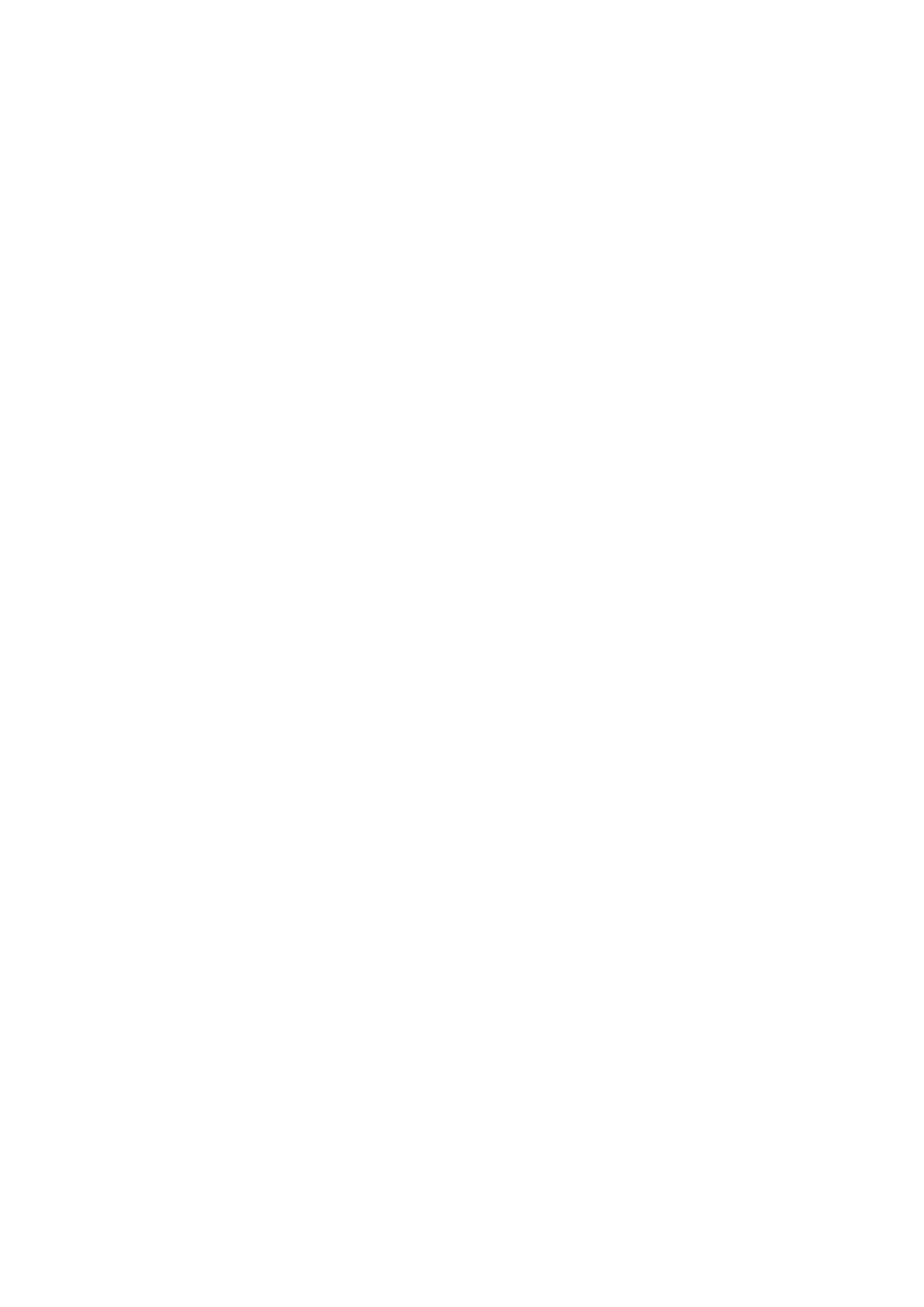## **Abstract**

Since its inception in 2001, the Advisory Centre on WTO Law (ACWL) has enabled developing and least developed countries to understand and participate in the WTO legal system, thereby enhancing the credibility of that system. For the ACWL to succeed, it was essential that its users could be sure that the legal advice they received was independent of any political agenda of either developed countries that fund the ACWL or of the ACWL itself. Hence, the ACWL was created as an independent, impartial, and non-political source of legal advice. These factors have been key to the ACWL's success. The ACWL has developed an excellent reputation for the quality, credibility, confidentiality, and impartiality of its advice. While the ACWL does not remedy all of the legal capacity constraints facing its users in participating in the WTO legal system, it is now recognized as an essential part of the system.

# **Keywords**

"WTO law"; "developing countries"; "legal aid"; "ACWL"; "public good".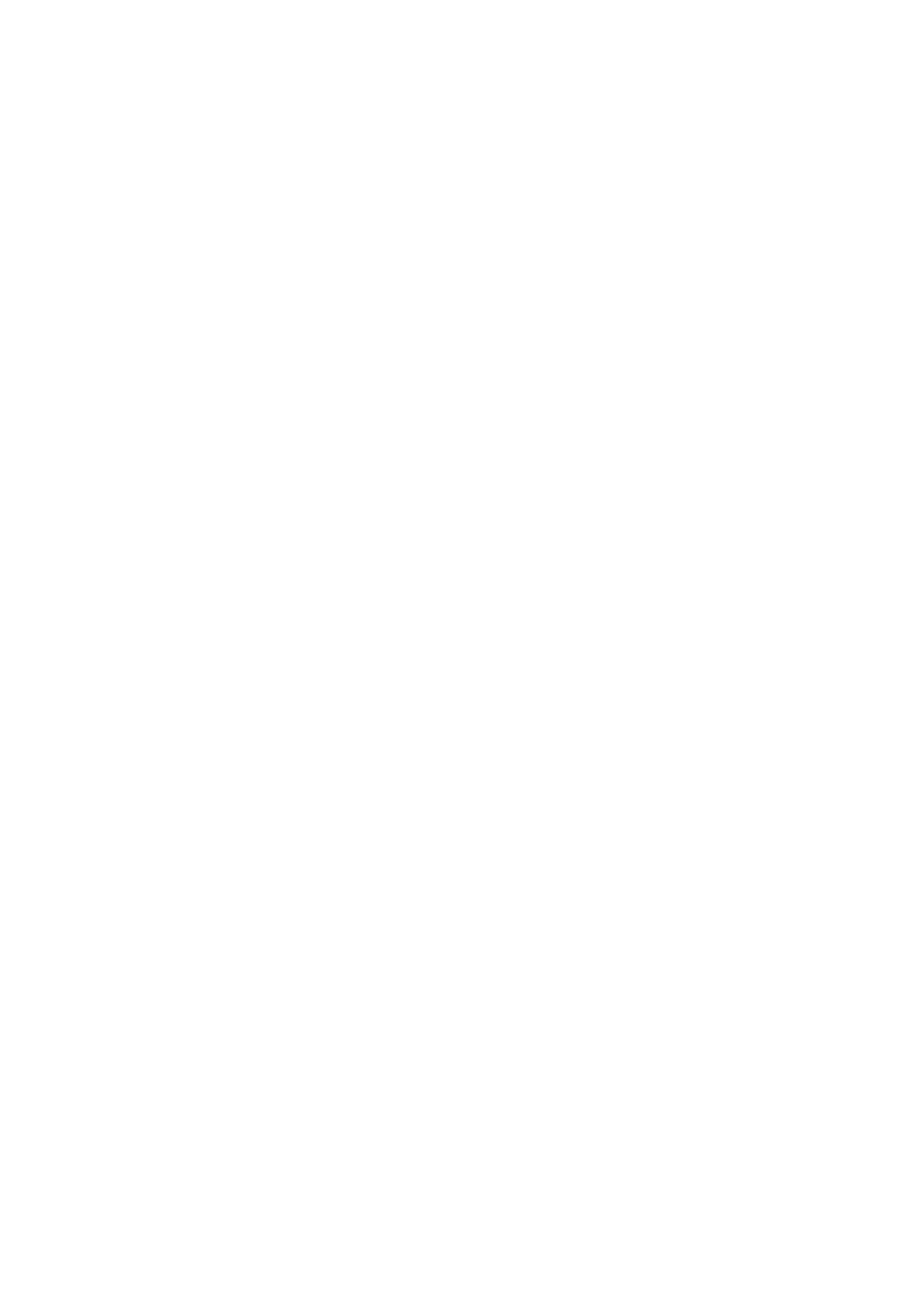## **1. Introduction\***

The Advisory Centre on WTO Law (ACWL) is a unique institution in international law. It is an intergovernmental organization, located in Geneva, which was established in 2001 for the express purpose of providing legal aid to developing and least-developed countries (LDCs).<sup>1</sup> The creation of the ACWL was a direct response to the success of the WTO's dispute settlement process and the consequent need to ensure that developing and least-developed countries could have equal access to that process. All countries, both developed and developing, have a vested interest in the viability of the rules-based multilateral trading system, including the WTO dispute settlement procedures. The founding Members of the ACWL recognized that the credibility and acceptability of the system and those procedures can only be ensured if all Members of the WTO can effectively participate in it.

The success of the ACWL to date reflects both the extent of the demand for legal assistance to participate in the WTO legal system and, just as importantly, the careful thought that went into structuring the ACWL as an impartial, independent and non-political entity to meet that demand. It is also due to the cooperation between the developing countries that use the ACWL and the developed countries that contribute to the financing of an independent organization for the common good of the multilateral trading system and, in particular, its weaker members.

The purpose of this paper is to explain how and why the ACWL was created, how it fulfills its mandate, and what lessons can be drawn from its achievements to date.

## **2. What is legal aid?**

 $\overline{\phantom{a}}$ 

To place the ACWL in its broader context, it is worthwhile to reflect on the nature and purpose of legal aid. In the oft-quoted axiom of Anatole France, "the law, in its majestic equality, forbids rich and poor alike to sleep under bridges, beg in the streets, or steal bread". But the rich are less likely to sleep under bridges or beg in the streets than the poor and are far better able to defend themselves if accused of doing so. As our understanding of justice has evolved, we have come to recognize that for the law truly to have any majestic equality, a party's chances of success in a legal proceeding should depend solely on the strength of that party's case, rather than the size of the party's purse and ability to hire the best lawyers.

In many countries, this recognition has led to the acceptance of a right to legal representation in court proceedings, initially in criminal matters but also in other types of cases. This has led, in turn, to the creation of free legal aid programmes, either state- or privately-funded, to provide this legal representation. These programmes are now recognized in many countries as an essential means of ensuring the equality and, hence, the acceptability to everyone that is subject to it, of the system of justice in those countries.

For the most part, however, we are familiar with the concept of legal aid as a feature only of domestic legal systems. Until recently, the potential need for legal aid in the international legal system may not have occurred to many people. Yet international legal systems are no different from domestic legal systems in that they feature equally stark disparities between haves and have-nots in terms of their access and ability to participate in the system. Just as a poor individual may lack resources to

<sup>\*</sup> This paper expands on the points made in a presentation of the same title in the EUI Department of Law's Dispute Settlement in the WTO: The Floor to Practitioners series on Tuesday, 25 February 2014. I would like to thank Professor Petros Mavroidis for the invitation to speak in this series. I would also like to thank Alberto Pallechi for his assistance. The views expressed in this paper are those of the author alone and should not be ascribed to the ACWL or to its Members. All errors are, equally, the sole responsibility of the author.

<sup>1</sup> In this paper, the terms "country" and "countries" include separate customs territories.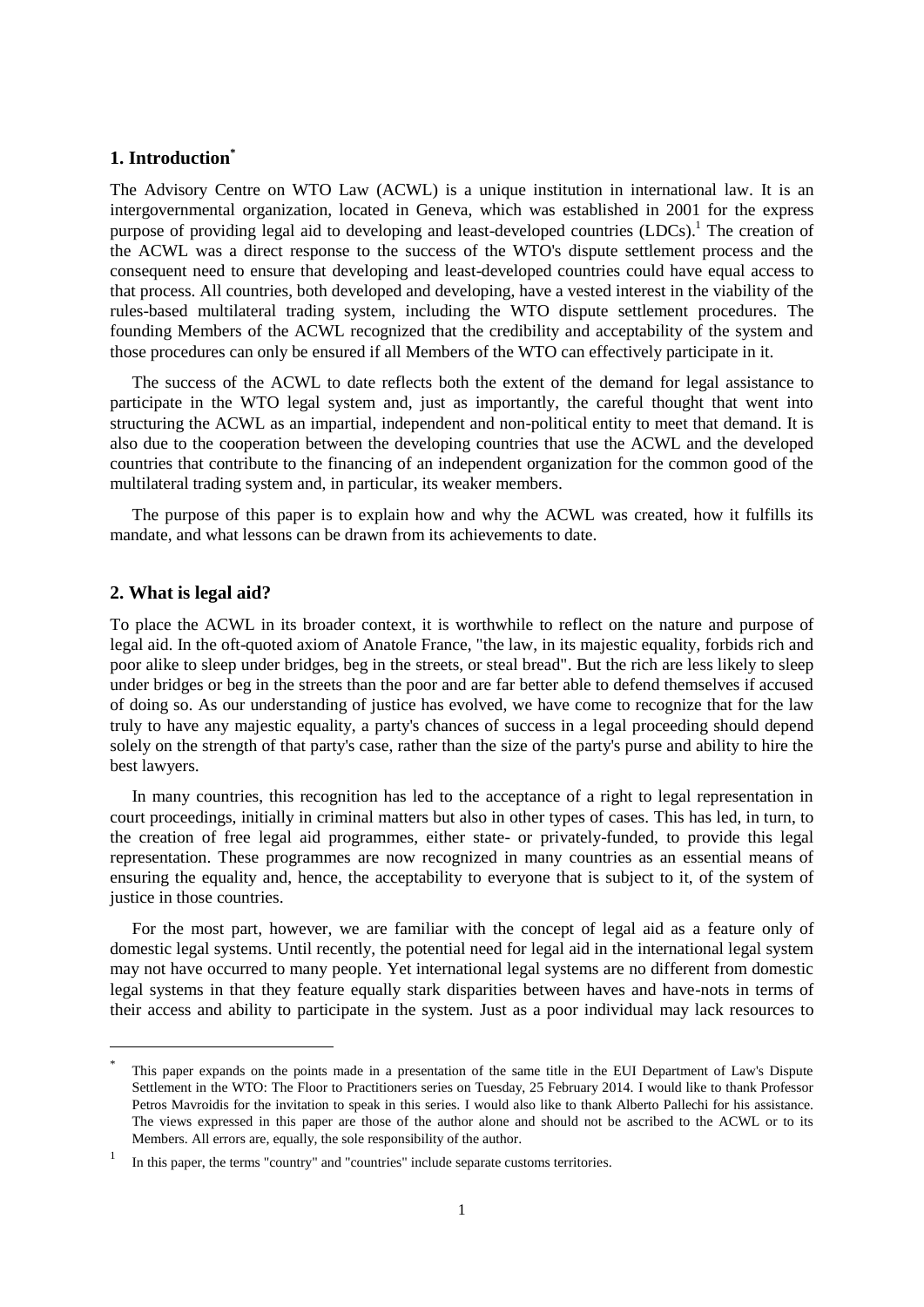participate in a legal proceeding against a large company in a domestic legal system, a developing country may lack resources to take on a wealthy developed country in an international tribunal. There is no reason *a priori* why the developing country should not receive legal aid to participate before the international tribunal in the same manner as the poor individual receives legal aid to participate in the domestic courts. The truism that the acceptability of a system of justice to all that are subject to it depends on the equal access of all to that system applies to both domestic and international systems of justice. In the words of Judge Guillaume, President of the International Court of Justice: "Access to international justice should not be impeded by financial inequality".

There are, of course, significant differences between domestic and international legal systems in terms of organizing and putting into operation a system of legal aid. The questions of how to structure, finance, and manage a system of legal aid are by no means uncomplicated in a domestic system. These questions also posed considerable challenges in creating, in the form of the ACWL, an international legal aid programme.

## **3. Why do we need legal aid in the WTO system?**

In retrospect, there are several reasons why the need for legal aid became particularly apparent in the WTO system. Under the GATT, dispute settlement was not binding, in that a defending party could "block" either the creation of a dispute settlement panel or the formal adoption of a panel's report.

The creation of the WTO in 1995 brought fundamental changes to the GATT dispute settlement process. Now, defending WTO Members could not block the establishment of a dispute settlement panel or the adoption of its report – in effect, creating a fully binding system of dispute settlement for the first time. In addition, the WTO Appellate Body was created to consider appeals of legal issues decided by WTO panels, thereby creating a two-tier system of adjudication. This was also a more or less unprecedented innovation in international law. In the words of the WTO panel in the *India – Quantitative Restrictions* dispute, "under the WTO, the rule of law has been strengthened through increased automaticity of dispute settlement and detailed integrated dispute settlement procedures. All the more so in this context of thickening of legality".

The dispute settlement system has been one of the crowning successes of the WTO system. In the words of the United States Trade Representative, Ambassador Michael Froman, the WTO dispute settlement system is "second to none as a respected forum for the resolution of international frictions." In addition to its quality, the quantity of the jurisprudence is impressive: in a little less than 20 years, there have been 110 Appellate Body reports, almost 200 panel reports, and 45 various other arbitrators' reports.

The WTO legal system is not limited to the formal dispute settlement process. It also includes the ongoing work of the WTO in its various committees and institutions. The work of these bodies includes both the negotiation of new legal texts and the resolution of hundreds of "specific trade concerns" raised by WTO Members against each other and resolved each year in the context of reviews of WTO Members' trade policies and the proceedings in WTO committees. All of this work takes place in the shadow of the WTO dispute settlement system and is informed by the jurisprudence of WTO panels and the Appellate Body. This also places a heavy burden on developing countries to understand and be able to defend their legal rights under the WTO system.

Moreover, it is worth recalling that while many GATT-era agreements were plurilateral agreements, binding only on those parties that accepted them, countries joining the WTO were required to accept almost all new and revised WTO agreements on the basis of a "single undertaking". This meant that many new WTO Members were, for the first time, subject to many different and increasingly complex agreements covering a wide range of issues relating to trade in goods and services and trade-related aspects of intellectual property. The burden of mastering this new legal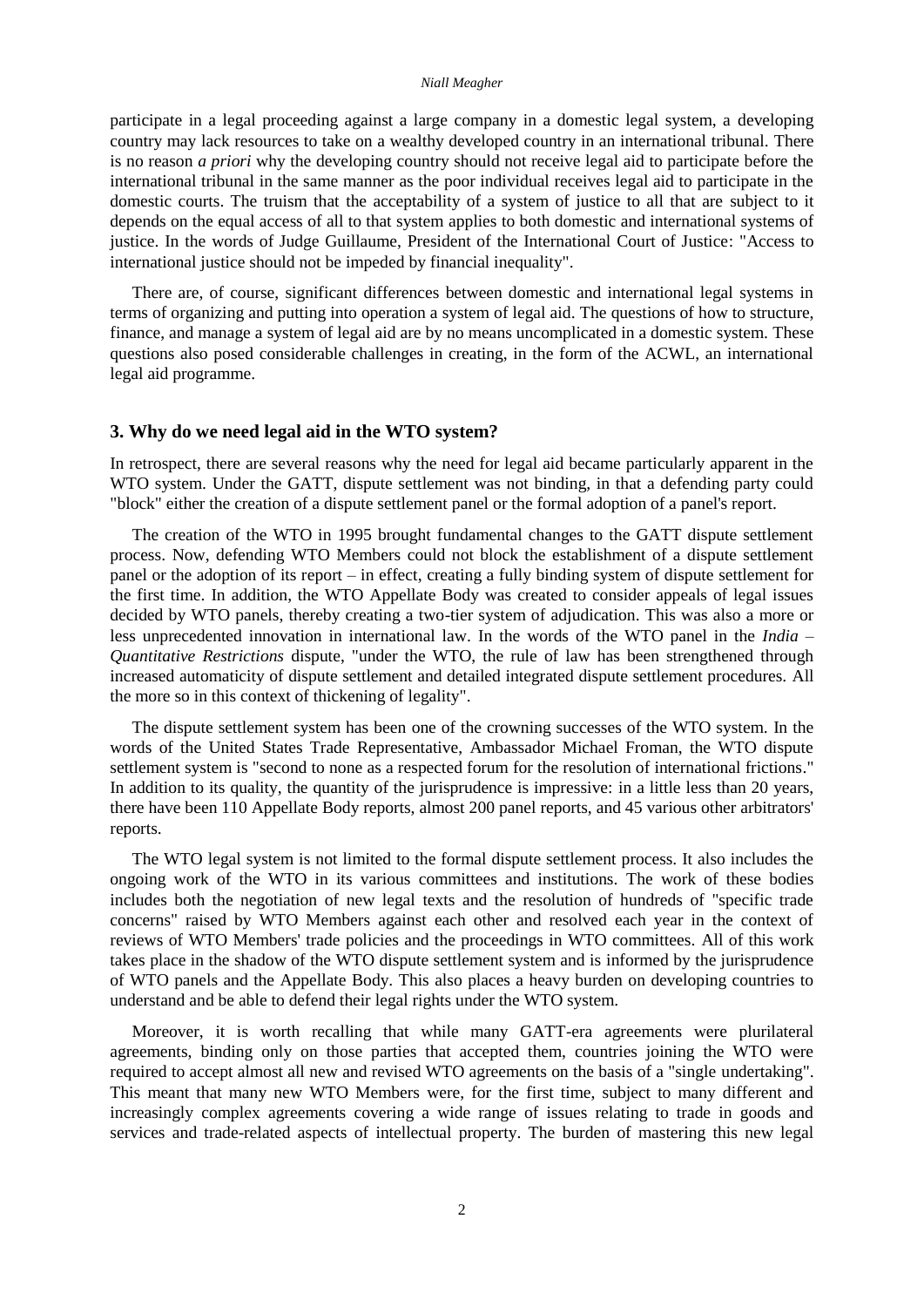system was especially difficult for developing countries that had not been GATT contracting parties and were, therefore, entirely new to the multilateral trading system.

Finally, it is important to recall that the basic principles of the GATT and the WTO system, such as the most favoured nation clause and the principle of national treatment, are, at their core, principles of equal treatment and non-discrimination. It would not be consistent with the core values of these principles were WTO Members to be equally bound by these principles but not equally capable of defending their rights and obligations under them.

Thus, the credibility of the existing WTO/multilateral trading system depends on the ability of *all* WTO Members to be able to assert their rights and to defend themselves in the WTO. The willingness of WTO Members, and especially developing country Members, to take on further rights and obligations also depends on their confidence that they fully understand those obligations and, where necessary, will be able both to assert their legal rights and fully defend themselves against challenges by other Members on an equal basis within the framework of the WTO legal system.

In these circumstances, *all* WTO Members have an interest in the accessibility of the WTO dispute settlement system, and the WTO legal system generally, to *all* WTO Members, regardless of their wealth or resources. Again to quote Ambassador Froman, "the DSB has helped to quell protectionism through *its accessibility to all WTO Members,* by its very existence and by its excellence" (emphasis added).

## **4. Why provide legal aid through the ACWL?**

The WTO agreements acknowledge the problem described above. Article 27.2 of the *Understanding on Rules and Procedures Governing the Settlement of Disputes* (DSU) recognizes there may be "a need to provide additional legal advice and assistance in respect of dispute settlement to developing country Members". The DSU addresses this problem by requiring that the WTO secretariat "make available a qualified legal expert . . . to any developing country Member which so requests". At present, the WTO has under contract two of the leading experts in WTO law to provide this service on a part-time basis.

Article 27.2 further stipulates, however, that these experts must "assist the developing country Member in a manner ensuring the continued impartiality of the Secretariat". This imposes a severe restriction on the ability of the experts to advise individual Members in dispute settlement proceedings or on legally controversial issues, on which the employees of the WTO cannot be seen to favour one legal position over another.

In the late 1990s, developing countries raised concerns that the WTO legal system was becoming too complicated and too burdensome for them to be able to participate fully in the system. The resources available under DSU Article 27.2 were simply not enough. To address this problem in a manner that did not compromise the impartiality of the WTO Secretariat, WTO Members preferred to set up an independent intergovernmental organization that would provide legal assistance to developing and least-developed countries. Agreement to establish the ACWL was reached at the WTO Ministerial Conference in Seattle in 1999 and the ACWL began operations two years later. At the ACWL's inauguration ceremony, the then Director-General of the WTO, Michael Moore, said that "Today, and within the framework of the WTO dispute settlement system , the ACWL takes another, almost revolutionary, step forward in international adjudication, by establishing itself as the first true centre for legal aid within the international legal system". Article 2.1 of the Agreement Establishing the ACWL provides that "the purpose of the [ACWL] is to provide legal training, support and advice on WTO law and dispute settlement procedures to developing countries, in particular to the least developed among them, and to countries with economies in transition".

Thirteen years later, the ACWL consists of nine fulltime lawyers. It has assisted developing and least-developed countries in over 40 WTO dispute settlement proceedings (almost 20 per cent of the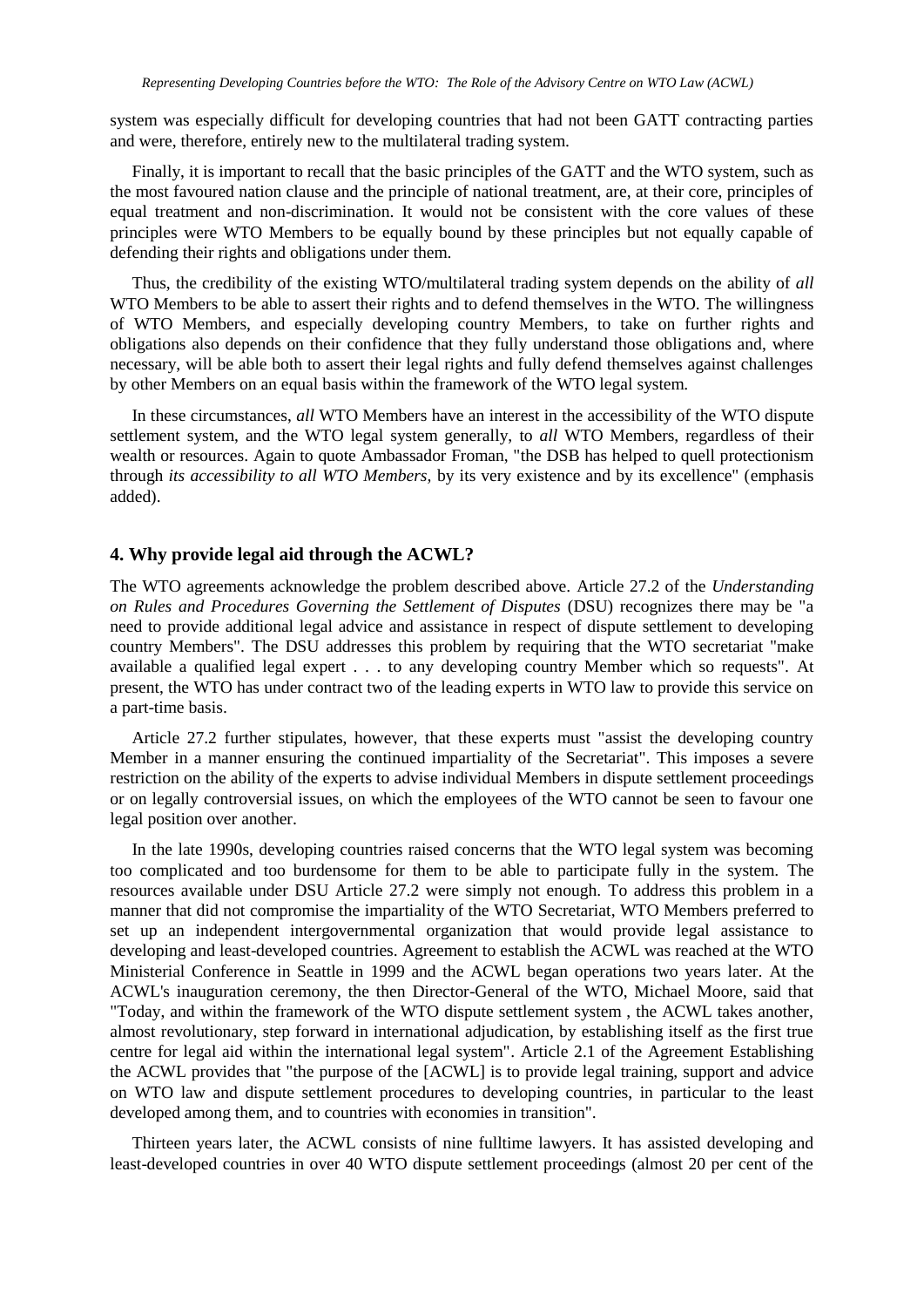disputes in that period); provides these countries with over 200 legal opinions on a wide variety of issues of WTO law free of charge each year, and conducts extensive training courses and seminars. As explained below, the ACWL's services are currently available to 74 WTO Members.

## **5. How is the ACWL structured?**

As a "spin off" of the WTO, it made sense to structure the ACWL as an intergovernmental organization. This was also necessary to enable the ACWL staff to live and work under the same terms and conditions as their counterparts in the WTO Secretariat.

Moreover, the structure of an intergovernmental organization was a very suitable means of providing the kinds of services that the ACWL would provide. In the words of one commentator, "an international organization can provide collective goods and take advantage of a variety of economies of scale, specialization, and pooling of resources more effectively than states can do on their own" (Guzman, p 15). Thus, the ACWL is a public good that pools the legal experience of its developing country Members and the LDCs in the very specialized field of law generally and in WTO dispute settlement procedures in particular and enables each of them to draw on this expertise to defend their own interests as needed.

There were four other main challenges facing the founders of the ACWL in devising its structure and governance.

First, the ACWL would be financed in large part by developed countries that would not be entitled to its services and, for the reasons explained in the following paragraph, could not have direct control over its operations. This required the developed countries to be able to commit to providing funding to an organization that while in the long term serving the policy goals of those countries in terms of the viability of the multilateral trading system, might in the short term, provide legal support to developing countries with positions opposing those of the developed countries.

**Second,** in the words of Claudia Orozco of Colombia, one of its main founders, the ACWL "had to be politically independent . . . from the policies of donor countries and from user developing countries". Thus, no Member could have any influence over how the ACWL provided legal advice to the developing and least-developed countries. As one commentator has stated, "the autonomy of the ACWL was of the utmost importance to the signatories of the agreement establishing it. An ACWL that was an extension of developed countries' hegemony would have been worse than not having one at all" (Mshomba, p. 93).

**Third,** the ACWL's mandate is limited to legal advice. It therefore had to act in a non-political manner and not take positions on issues of policy on which its Members and the LDCs might have very different views. It was very important to the founders of the ACWL that it avoid the "Frankenstein" problem whereby it might have ended up becoming a monster "impact[ing] the system in ways that harm, rather than help, the interests" of its developing country Members and LDCs that seek its advice (Guzman, p. 2).

**Fourth,** the ACWL had to be able to guarantee the confidentiality of its advice. Developing and least-developed countries would not be willing to use the ACWL unless they could be absolutely confident that the nature of their legal concerns or the advice they receive would not be disclosed publicly or reported to any other party, including the ACWL's developed country Members.

These challenges were met by devising a multi-level structure for the management of the ACWL. The purpose of this structure is to ensure that the ACWL can work independently and in a nonpolitical manner.

Under this structure, the ACWL is governed jointly by its developed and developing country Members. All of the ACWL's Members – developed and developing – participate in the ACWL's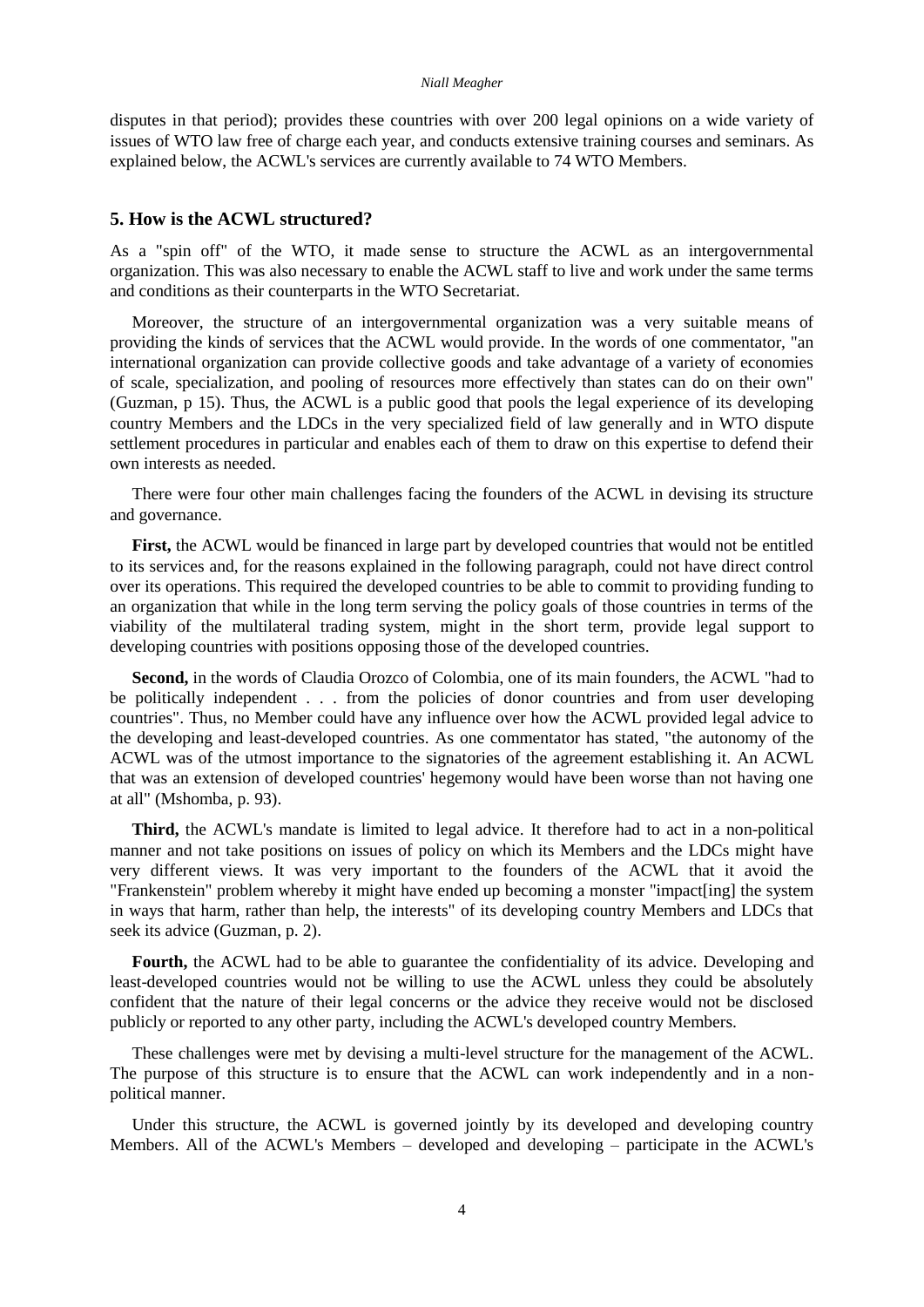General Assembly, which meets at least twice a year. The General Assembly evaluates the performance of the ACWL, elects the Management Board, adopts the annual budget proposed by the Management Board, and adopts regulations proposed by the Management Board relating to certain other matters.

The Management Board takes the decisions necessary to ensure the efficient and effective operation of the ACWL. Accordingly, it appoints the Executive Director in consultation with Members, prepares the ACWL's annual budget for approval by the General Assembly, supervises the administration of the ACWL's Endowment Fund, and initiates proposals on regulations on specific matters for adoption by the General Assembly.

The Management Board comprises representatives of developed country Members, each category of developing country Members, and the least-developed countries. The members of the Management Board are selected "on the basis of their professional qualifications in the field of WTO law or international trade relations and development". Importantly, in order to ensure the independence, impartiality, and confidentiality of the ACWL's work, the members of the Management Board serve in their personal capacities and are not representing their governments or countries of origin. They serve for renewable two-year terms.

The Executive Director, in turn, is responsible for the day-to-day operations of the ACWL.

This structure has been essential in enabling the ACWL to gain a strong reputation for the independence and impartiality of its advice. This reputation has been key to the growth and success of the ACWL.

## **6. Who are the Members of the ACWL?**

All Members of the WTO and countries in the process of acceding to the WTO are entitled to join the ACWL. LDCs that are Members of the WTO or are in the process of acceding to the WTO are automatically entitled to the services of the ACWL without having to become Members.

The ACWL has 11 developed country Members: Australia, Canada, Denmark, Finland, Ireland, Italy, Netherlands, Norway, Sweden, Switzerland, and the United Kingdom. As discussed below, these countries have provided the bulk of the funding for the ACWL.

The ACWL has 31 developing country Members that have acceded to the Agreement Establishing the ACWL and paid a "membership fee" in the form of a contribution to the ACWL's Endowment Fund. For the purposes of determining the amounts of these countries' contributions on joining the ACWL, developing countries are divided into three categories according to their level of income and share of world trade. Category A developing countries pay a contribution of CHF486,000; Category B, CHF162,000; and Category C, CHF81,000.

In addition, there are presently 43 LDCs that are Members of or in the process of acceding to the WTO that are automatically entitled to the services of the ACWL. Thus, 74 countries – almost half of the membership of the WTO – are currently entitled to the services of the ACWL.

## **7. How is the ACWL financed?**

The ACWL is co-financed by its developed and developing country Members. The original plan was that the ACWL would, after an initial 5-year transitional period, be financed from the income from its Endowment Fund and legal fees. However, this original plan was premised on the expectation that the ACWL would have at most five lawyers on its staff at the end of the transitional period. This plan proved to be overly ambitious – largely because the ACWL was much more successful than anticipated. At the end of the original transitional period, therefore, it was already clear that the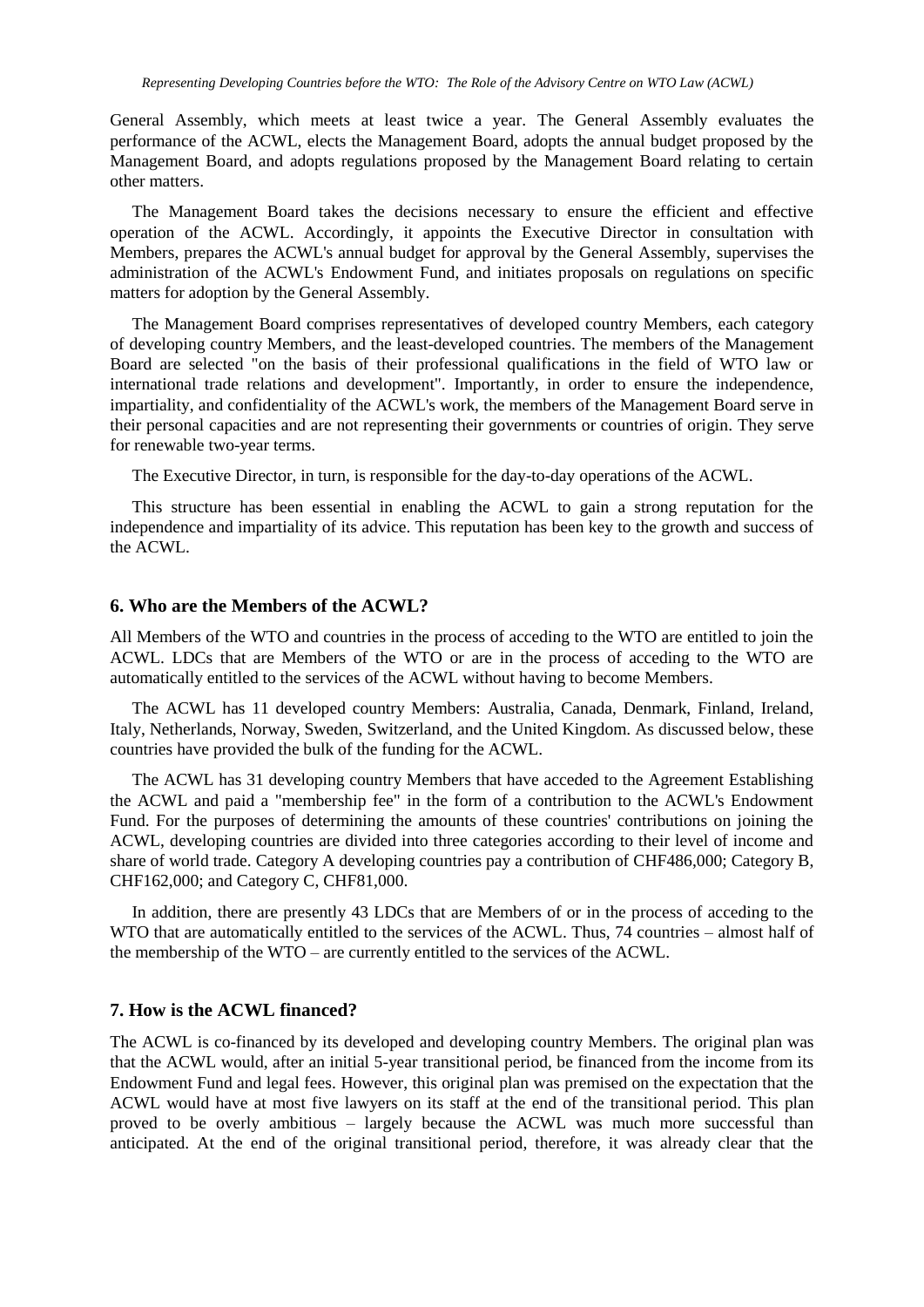#### *Niall Meagher*

income from the Endowment Fund and the legal fees would not be sufficient to fund the ACWL, which by then already had a staff of eight lawyers.

Since the original transitional period ended in 2006, the ACWL has continued to receive additional funding in the form of voluntary contributions from the developed country Members listed above. Going forward, the ACWL will likely continue to be funded by the revenue from the Endowment Fund, which provides a guarantee of the independence and viability of the ACWL, as well as voluntary contributions from the developed countries listed above (and hopefully others).

The challenge faced by these developed countries in financing the ACWL should not be understated. While the ACWL has an excellent reputation for quality and accountability, it is unusual for these countries to fund an aid project over which they cannot, for essential reasons, exercise direct control. Thus, donor countries that wish to retain sole control over the use of their funds, to fund projects seeking pre-defined results, or to fund projects that serve short-term political goals, may find it difficult to provide funding to the ACWL. However, these concerns have not deterred the ACWL's developed country Members. In the words of former ACWL Executive Director Frieder Roessler, "the developed countries that have decided to fund the ACWL are convinced that the integration of developing countries and LDCs into the WTO's legal system and decision-making system benefits all Members of the WTO, that access to legal expertise is essential to that integration and that the legal advice of an institution micro-managed by donors and serving political ends would not be credible and would not be sought".

#### **8. How does the ACWL operate?**

As explained above, the ACWL has a very clear mandate. It is to provide legal advice and training on WTO law, as well as assistance in WTO dispute settlement proceedings, to the countries entitled to its services.

In addition, Article 6 of the Agreement Establishing the ACWL provides that each developing country Member and qualified LDC is entitled to the services of the ACWL. Thus, the ACWL must make its services *equally* available to all of its Members and the LDCs. In practice, this means that the ACWL can respond only to the requests of Members and LDCs for advice; it cannot propose to individual Members that they pursue particular legal issues. To do so would be to deprive other Members of their equal opportunity to avail of the services of the ACWL with respect to that legal issue. For this reason, the ACWL can provide services only at the request of the developing countries and LDCs (no "ambulance chasing").

It is also worth re-emphasizing that the ACWL provides only *legal* advice, not political or strategic advice. This is necessary to ensure the ACWL's neutrality and impartiality as between its various Members and the LDCs. For this reason, the ACWL does not take positions of its own on any legal issues. Instead, it simply provides advice on the current state of the law: it advises on what the law *is*, not what it *should be.* This, again, is necessary to ensure that all ACWL Members and LDCs have equal access to the ACWL's services in accordance with Article 6 of the Agreement Establishing the ACWL. An individual country would be disadvantaged in its ability to access the ACWL's services if the ACWL, as an institution, took positions of its own that might not be consistent with the policy of that individual country.

The requirement that the ACWL does not take any positions of its own is also necessary to ensure that the ACWL does not fall prey to the "Frankenstein" problem referred to above of the possibility of the ACWL doing more harm than good by pursuing its own agenda. From an internal management perspective, I would also emphasize how helpful it is for the ACWL to know exactly what it is supposed to do and, as importantly, what it is *not* supposed to do. Having a clear, non-political mandate enables us to focus all our energies on doing what we are supposed to do and on doing it as well as possible.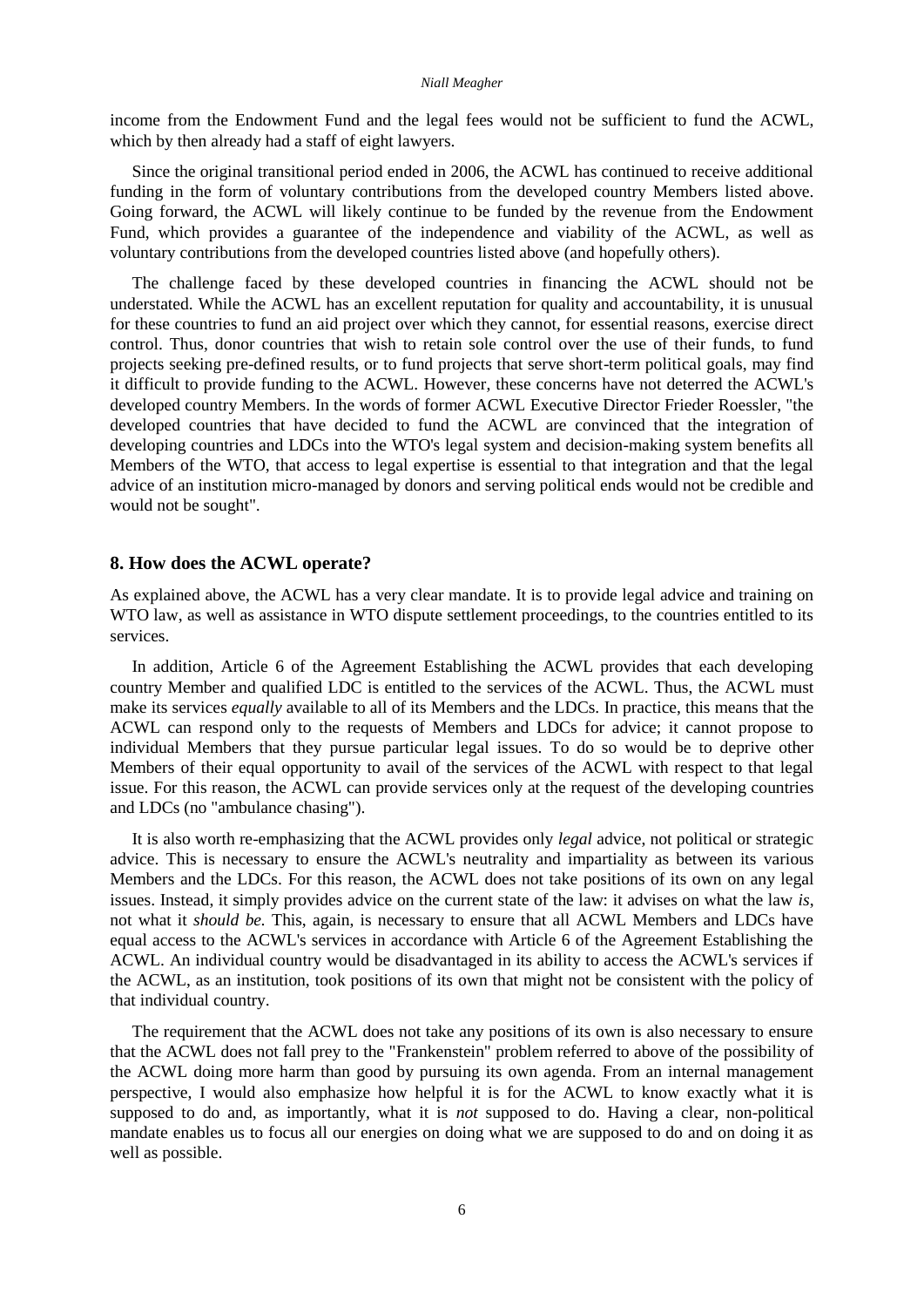Finally, the ACWL's legal advice is strictly confidential. The ACWL does not disclose: (i) the identity of the individual countries that seek its advice; (ii) the nature of the issues on which each country seeks advice; (iii) the content of the advice provided; or (iv) details of how that advice was used by the requesting country (even where the ACWL knows this). The reasons for this should be obvious. To illustrate with a practical example, assume that developing country A is considering imposing an import ban on goods produced by developing country B and seeks the advice of the ACWL on whether the measure would be WTO-consistent. Country A does not want Country B to know it is/was considering imposing a ban on its products. While these concerns apply to all lawyers, they are particularly sensitive in the WTO environment, which involves relations between sovereign governments, as well as between sovereign governments and their private stakeholders. In addition, these concerns are exacerbated in situations where the country requesting the advice may have concerns regarding measures being taken by larger, politically more influential and resource-richer developed countries. The country requesting the advice of the ACWL is, of course, free to disclose or discuss that advice as it sees fit.

Against this background, we will discuss briefly the services provided by the ACWL under each of the three aspects of its mandate.

#### *Legal Advice*

As noted, the ACWL provides about 200 legal opinions each year free of charge to its developing country Members and the LDCs entitled to its services.

The theory is that the ACWL is supposed to provide developing countries and LDCs with the same "in-house" capacity as enjoyed by developed countries. For example, officials of the European Commission can get in-house legal advice free of charge from their staff lawyers. The ACWL provides the same capacity to its users. Again, the ACWL operates in this respect as a public good, pooling the collective knowledge and expertise of developing countries in the WTO in the ACWL and making that expertise available to each of the developing and least-developed countries individually as requested.

Over the years, the ACWL's legal opinions have covered virtually every aspect of WTO law. They fall into three general categories: (i) legal questions regarding participation in the institutions and activities of the WTO, such as accessions, trade policy reviews, committees, and negotiations (on which the ACWL is limited to commenting on how proposed texts would affect existing rights and obligations); (ii) legal questions regarding developing and least-developed countries' own compliance with their WTO obligations; and (iii) legal questions regarding the consistency with WTO law of measures taken by other WTO Members.

### *Dispute Settlement Support*

Since its establishment, the ACWL has been involved in more than 40 WTO dispute settlement proceedings. This represents almost 20 per cent of the total number of disputes initiated in the WTO in that period. A list of these disputes may be found in the ACWL's Report on Operations.

An interesting feature of this work is that it was originally anticipated that the ACWL would be primarily involved in assisting developing countries in disputes against developed countries. Increasingly, however, disputes *between* developing countries are becoming more frequent, indicating the increased importance of "south-south" trade to developing countries.

Unlike its legal opinions, the ACWL charges fees for assistance in dispute settlement proceedings. As with the "membership fees" paid by developing countries upon joining the ACWL, the fees for assistance in dispute settlement proceedings vary according to the level of income and share of world trade of the country in question. The *maximum* fees that would be payable by each category of country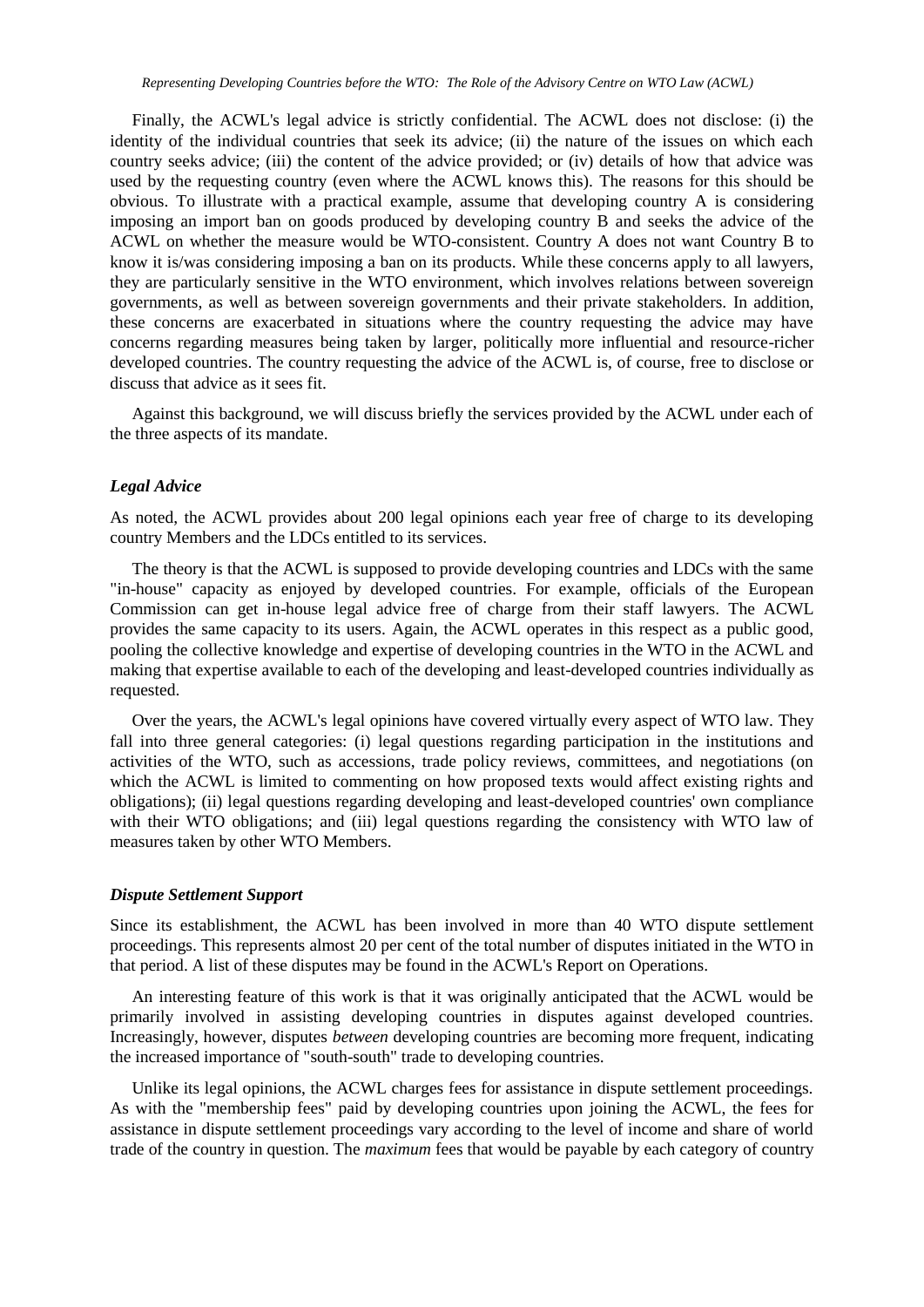for the ACWL's assistance in the three main phases of dispute settlement proceedings (consultations, panel, and Appellate Body) are as follows: Category A: CHF 276,696; Category B: CHF 207,522; Category C: CHF 138,348; and LDC: CHF 34,160.

These fees are significantly lower than those charged by private law firms, estimates of whose fees for a typical WTO dispute settlement proceeding can range from CHF 400,000 to CHF 600,000. The original purpose of the fees (in addition, of course, to revenue generation) was to discourage "frivolous cases". Experience has shown, however, that "frivolous" cases are not very likely. First, due to its nonpolitical and impartial nature, the ACWL provides a realistic assessment of the chances of success in any potential WTO dispute, thereby discouraging "frivolous" disputes. In any event, experience has shown that governments are, for the most part, more dispute-averse than litigious, even in the WTO. WTO Members will generally prefer to resolve disputes – except the most intractable – by means other than litigation. To the extent, therefore, that "frivolous cases" are unlikely, the question arises whether the ACWL's fees should be modified.

One misconception regarding the ACWL's assistance in WTO dispute settlement proceedings we have sometimes heard is that the ACWL does not assist in preparing for a dispute. This is incorrect: the ACWL is frequently involved – at the request of the government in question – in every step of developing a potential WTO dispute. Moreover, the ACWL has a Technical Expertise Fund available to help defray the costs of any scientific, economic, or other expert technical assistance that may be required to prepare and conduct a dispute (or, indeed, to provide any other legal advice).

If two countries entitled to ACWL services seek advice in the same dispute, the ACWL, like other lawyers, applies the first-come-first-served rule. This, of course, impinges on the rights of the second country under Article 6 of the Agreement Establishing the ACWL to the services of the ACWL. To resolve this problem, the ACWL has created a Roster of External Counsel, consisting of many of the leading lawyers and law firms in the field of WTO law. These lawyers and law firms have agreed to assist any ACWL Member that is denied the direct assistance of the ACWL due to a conflict of interest on equivalent terms as the ACWL would have had the conflict not existed. The country affected selects its lawyer from the Roster, without any recommendation or interference by the ACWL. In these cases, the ACWL bills both countries according to the fee schedule listed above (increased by 20 per cent when both countries seek the ACWL's assistance). The ACWL then pays the lawyer representing the second country the amount paid by that country to the ACWL plus a premium. To date, the Roster has been used in six disputes.

Research involving a comparison of WTO disputes in which the ACWL was not involved with disputes in which the ACWL provided assistance indicates that the ACWL is achieving the goal of enabling WTO Members to defend their interests in cases where they would not otherwise be able to do so. Professor Chad Bown has found that "with the ACWL's assistance, developing countries are able to enforce their market access rights for much more of their trade". He concluded that the ACWL "may be shifting the composition of cases that arrive before the DSU toward enforcing smaller-scale market access cases of interest to poor countries".

### *Training Activities*

The third aspect of the ACWL's operations is its training activities, which are an important supplement to its legal advisory and dispute settlement work. Drawing on its experience in dispute settlement proceedings and other legal issues, the ACWL conducts a weekly training course on WTO law at its offices for Geneva-based delegates of its developing country Members and the LDCs. The course includes a moot court exercise and an optional exam. The ACWL also conducts *ad hoc* seminars on topics of interest, such as panel or Appellate Body rulings and other topics of WTO law. These seminars can also be conducted at the request of individual countries.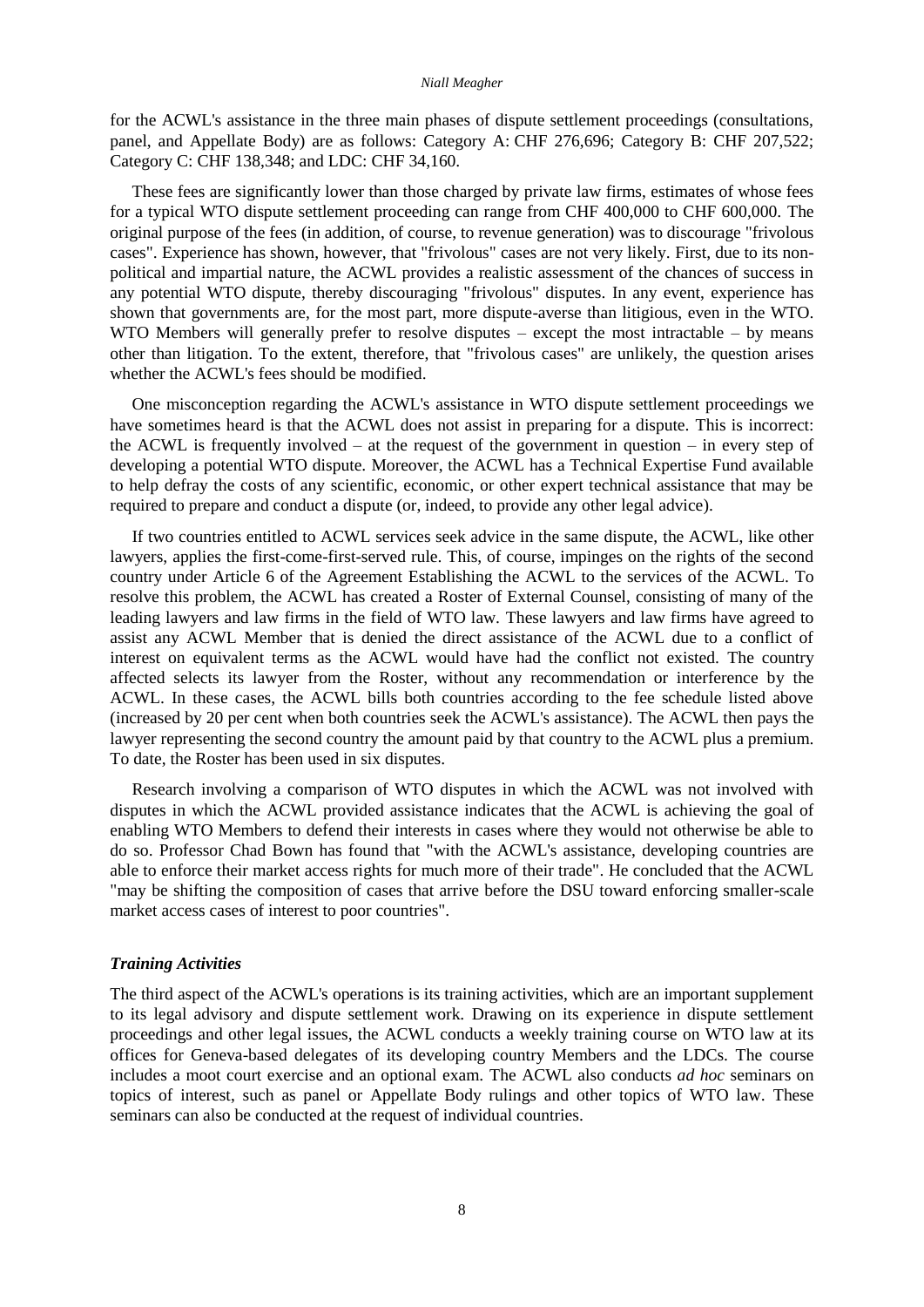For budget reasons – and again respecting the requirement that the ACWL must make its services equally available to all eligible countries – the ACWL cannot travel to individual capitals at its own expense to conduct training programmes. However, the ACWL can and does participate in training programmes funded by other organizations on this basis. In addition, the ACWL is increasingly conducting training activities by internet and videoconference.

In 2005, the ACWL launched the Secondment Programme for Trade Lawyers, under which lawyers from the governments of LDCs and developing country Members join the staff of the ACWL as paid trainees for a nine-month term starting in mid-September and ending in mid-June of the following year. The Programme gives government lawyers an opportunity to work with, and learn from, a team actively involved in WTO legal issues and dispute settlement proceedings. To date, 23 government lawyers from 13 developing countries and six LDCs have participated in the Programme. This programme has been a considerable success. In the words of one recent participant from Samoa, it was "an unforgettable learning experience. It was even more rewarding to be able to work alongside and be taught by experts in WTO law. I was also exposed to a higher level of working environment". The Secondment Programme provides lawyers from developing and least-developed countries with a unique opportunity to work as practicing lawyers in a setting dedicated to WTO law. The ACWL is currently considering expanding this programme from three to four lawyers per year.

## **9. How has the ACWL been perceived?**

The ACWL has generally been perceived to be a success, in two respects. First, in the words of former WTO Director-General Pascal Lamy, the ACWL "plays a crucial role in maintaining a viable and credible rules-based multilateral trading system". Similarly, Australia's Ambassador to the WTO, Mr. Tim Yeend, stated that the ACWL "performs an important and unique function that serves to strengthen the WTO system". Thus, the ACWL serves an essential role in ensuring the functioning of the WTO system.

Secondly, the ACWL directly benefits the countries it serves. As noted, Professor Chad Bown has found that the ACWL enables developing countries to defend their interests with respect to smaller volumes of trade in a cost-effective manner. In a study of Africa's participation in the WTO, Professor Richard Mshomba concluded that "the ACWL is a shining example of how technical assistance can and should be delivered".

The ACWL's users also consistently praise its work. In annual surveys of the users of the ACWL's advice, they consistently describe it as "highly satisfactory" (73 per cent in 2013) or "very satisfactory" (25 per cent in 2013). Users describe the ACWL's legal advice as "well focused and provid[ing] precise guidance" and the ACWL as "a very reliable source for counsel and guidance, as well as a crucial institution for developing countries to be able to correctly enforce their rights in the WTO".

The ACWL has some perceived weaknesses also. One is that it does not address or remedy all of the internal capacity constraints affecting developing and least-developed countries. These constraints affect these countries' ability to liaise with their private sector interests on identifying and preliminarily engaging on potential trade concerns. Another concern expressed is that the ACWL does not have sufficient resources to extend its work sufficiently beyond Geneva and into regions. To this end, it has been suggested that regional ACWLs should be created.

There has been some interest in establishing a counterpart to the ACWL in the area of investorstate disputes under ICSID procedures. This is another area in which the legal capacity constraints of developing countries are perceived to place those countries at a systemically-unfair disadvantage. To date, these efforts have not yet come to fruition. The size and complexity of ICSID disputes, on average, compared to WTO disputes, as well as other practical constraints, may inhibit the creation of an ACWL-like organization in this field.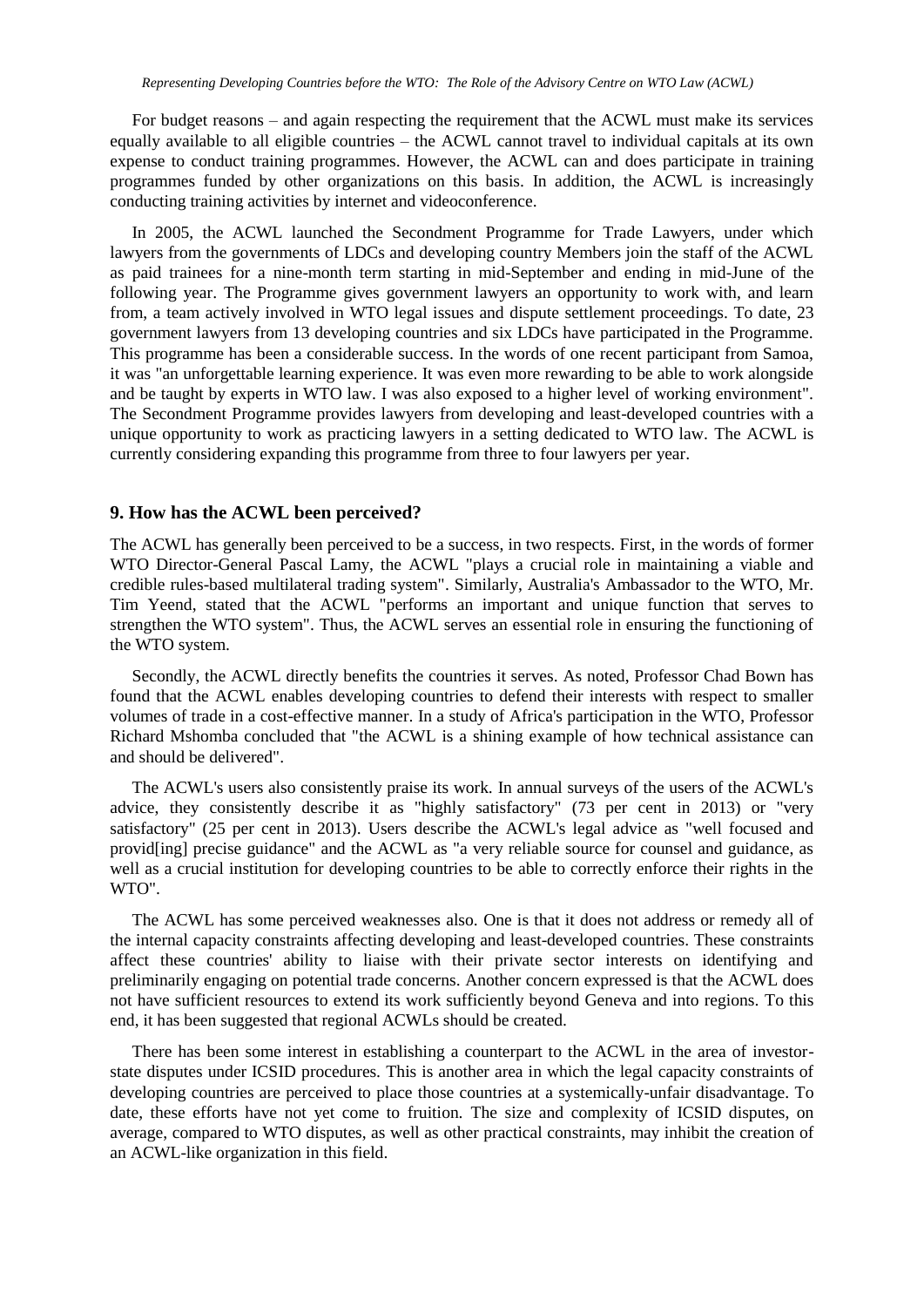#### *Niall Meagher*

## **10. What is the future?**

The future of the ACWL is difficult to predict. As a Member- and thus demand-driven organization, the ACWL does not control its own destiny. At a minimum, its continued success depends on its users maintaining their confidence in the quality, impartiality, and independence of the services it provides. The ACWL's dedicated and hard-working staff will continue to do their utmost to maintain that confidence. Equally importantly, the future of the ACWL depends on the continued cooperation between its developed and developing country Members and on the continued willingness by its developed country Members to fund the ACWL as an independent, impartial, public good that operates for the common benefit of all WTO Members.

In large part, the destiny of the ACWL also depends on the evolution of the WTO legal system. As long as the WTO continues to address the trade concerns of its Members, whether informally through its committees or other means, or in formal dispute settlement proceedings, there should be continued demand for the ACWL's services. It can also be expected that as more and more developing countries focus on trade concerns, they will increasingly appreciate the importance of a clear understanding of how the WTO legal system can be used to defend their interests and will turn to the ACWL for assistance in this regard. An event such as the successful completion of the Doha Development Round, with new legal texts to be interpreted, could result in a substantial increase in demand for the services of the ACWL. On the other hand, any broad erosion in confidence in the WTO dispute settlement system or the multilateral trading system generally as a means for addressing trade concerns could also result in a decrease in demand for the ACWL's services.

Nevertheless, based on the increasing demand in recent years and the very favourable reactions to its work to date, the future of the ACWL should be assured. Most commentators recommend continuing and expanding the resources available to the ACWL. Thus, one study has concluded that "More support should be given to the Advisory Centre on WTO Law as it has proven that it can provide high quality legal services at a relatively low cost for developing countries" (Horlick and Boekmann). It is difficult to disagree with this conclusion . . .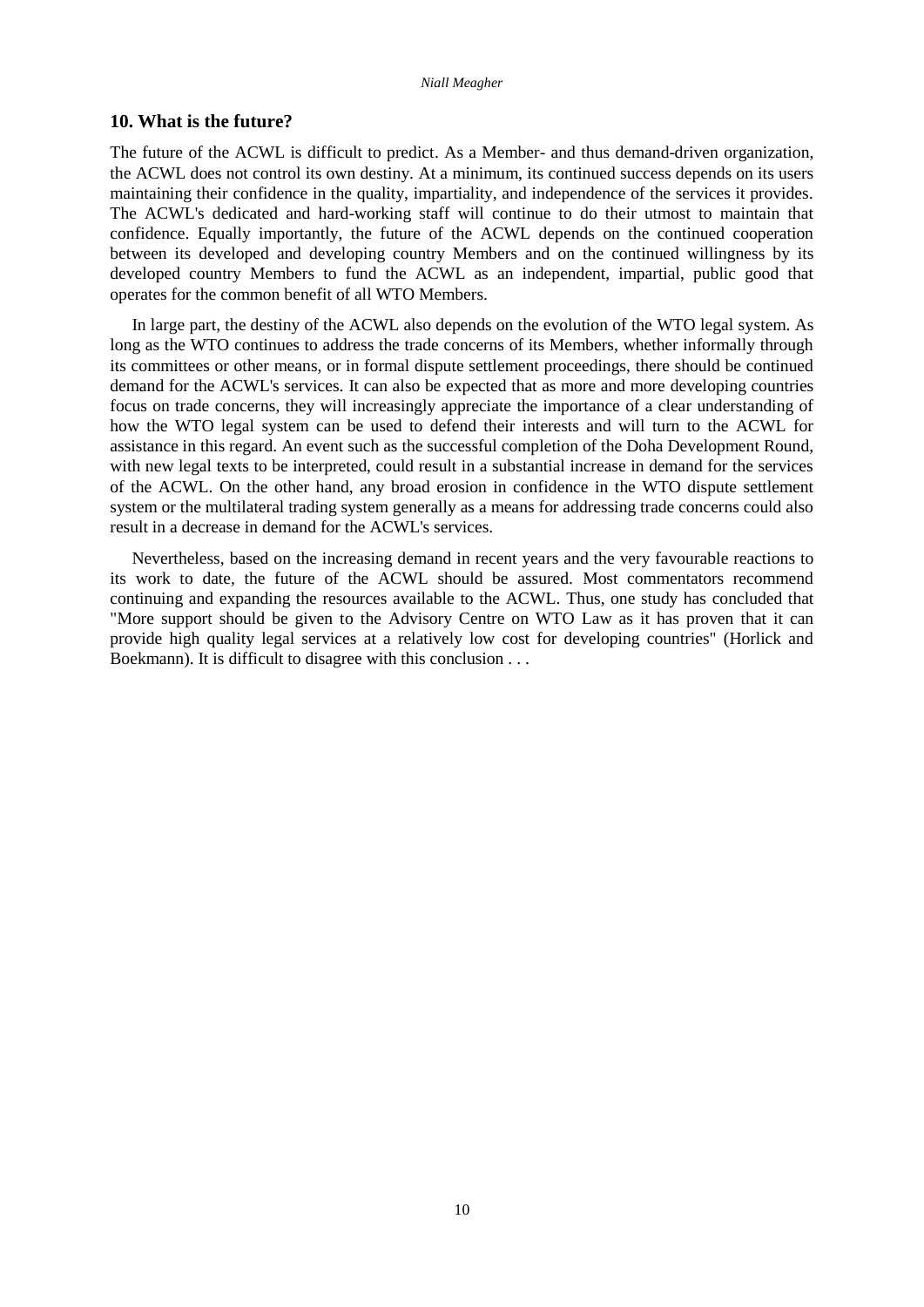## **References and Further Reading:**

- ACWL, *Report on Operations 2013* (available at
	- [http://www.acwl.ch/e/documents/reports/Oper\\_2013.pdf\)](http://www.acwl.ch/e/documents/reports/oper_2013.pdf) .
- ACWL, *The ACWL at Ten: Looking Back, Looking Forward* (Report on a conference held at the WTO on 4 October 2011), At: [http://www.acwl.ch/e/documents/reports/ACWL%20AT%20TEN.pdf\)](http://www.acwl.ch/e/documents/reports/ACWL%20AT%20TEN.pdf) .
- Bohanes, Jan and Fernanda Garza, *Going Beyond Stereotypes: Participation of Developing Countries in WTO Dispute Settlement,* 4(1) TRADE L. & DEV. 45 (2012*).*
- Bown, Chad, *The Advisory Centre on WTO Law*, in SELF-ENFORCING TRADE: DEVELOPING COUNTRIES AND WTO DISPUTE SETTLEMENT (Brookings Institution Press, 2009) (Chapter 6).
- Gappah Petina*, An Evaluation of the Role of Legal Aid in International Dispute Resolution, with Special Emphasis on the Advisory Centre on WTO Law*, in H . Hormann, AGREEING AND IMPLEMENTING THE DOHA ROUND OF THE WORLD TRADE ORGANIZATION (Oxford University Press, 2006).
- Guzman, Andrew, *Dr. Frankenstein's International Organizations* (2012) (available at [http://papers.ssrn.com/sol3/papers.cfm?abstract\\_id=2015010\)](http://papers.ssrn.com/sol3/papers.cfm?abstract_id=2015010).
- Horlick, Gary and Hanna Boekmann, *Managing WTO Dispute Settlement at Home: A Guide for Developing Countries,* ICTSD Background Paper No. 3 (2012) (available [http://www.ictsd.org/downloads/2012/04/horlick-boeckmann-trade-barrier-assessment-ictsd](http://www.ictsd.org/downloads/2012/04/horlick-boeckmann-trade-barrier-assessment-ictsd-background-study-no-3.pdf)[background-study-no-3.pdf\)](http://www.ictsd.org/downloads/2012/04/horlick-boeckmann-trade-barrier-assessment-ictsd-background-study-no-3.pdf) .
- Horlick, Gary and Katherine Fennell, *WTO Dispute Settlement from the Perspective of Developing Countries*, in Yong-Shik Lee, Gary N. Horlick Won-Mog Choi and Tomer Broude, eds., LAW AND DEVELOPMENT PERSPECTIVE ON INTERNATIONAL TRADE LAW (Cambridge University Press, 2013).
- Meagher, Niall, *Fostering Developing Country Engagement in the WTO Dispute Settlement System: Outstanding Challenges and Governance Implications*, in Carolyn Deere-Birkbeck, ed., MAKING GLOBAL TRADE GOVERNANCE WORK FOR DEVELOPMENT: PERSPECTIVES AND PRIORITIES FROM DEVELOPING COUNTRIES (Cambridge University Press, 2011).